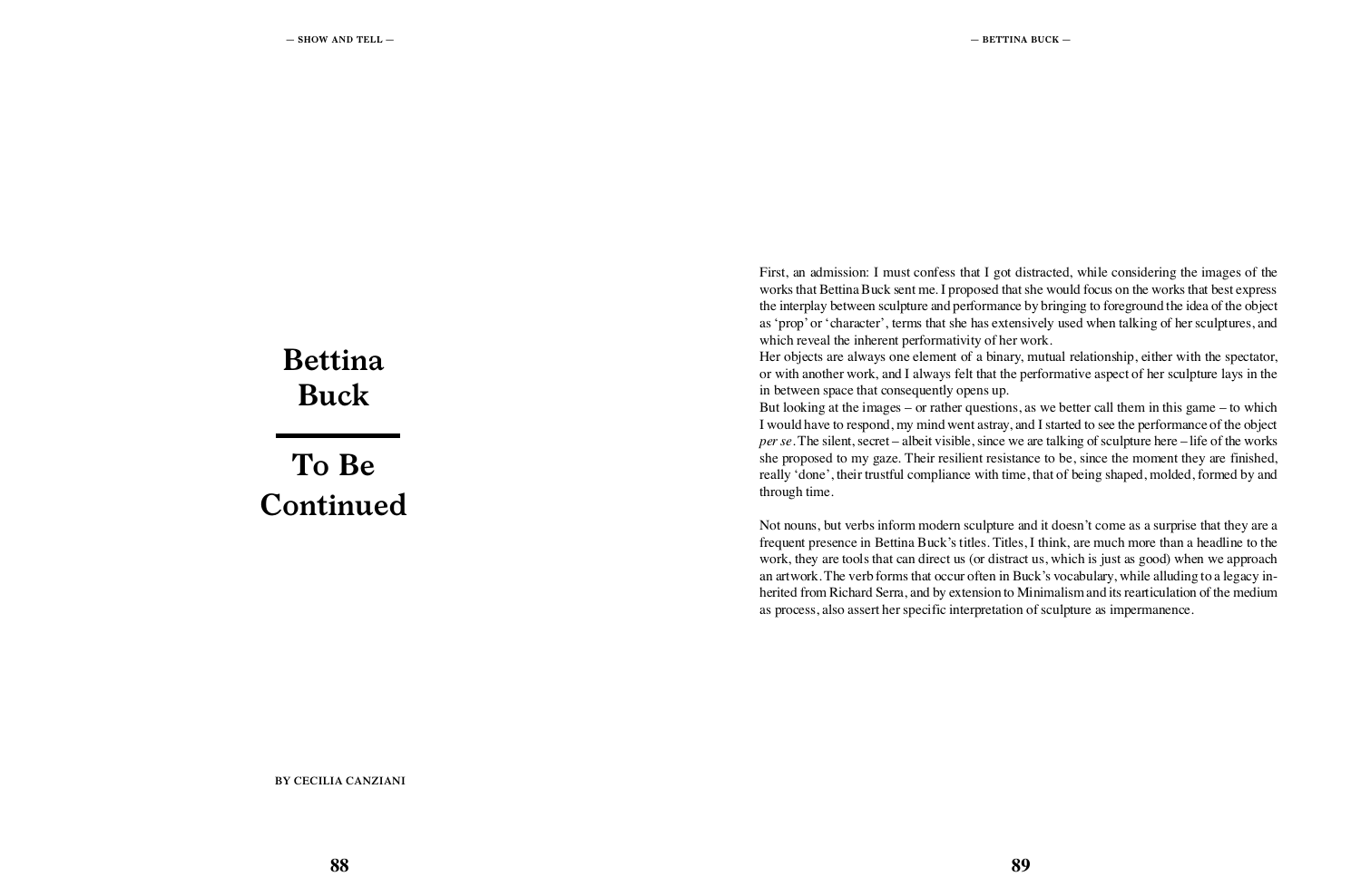

As a matter of fact *In shape, in control*, a work from 2009, apparently contradicts this argument. This is the first image of the selection I received from the artist, one, I have to say, that surprised me for I would not have thought of this work in the context of our conversation here. Nevertheless, upon a se cond consideration, if we separate out title, form, material, the work strikes as an antiphrasis, a rheto rical figure which affirms something by enunciating its opposite. *In shape, in control* is composed of an upside down wooden table, inside the legs of which a large green space hopper stands. On the one hand, we have a potential movement outside the improvised cage, a tension between two objects, one that is made to move, one that is built to stand. Composed of two elements so different if considering material, colour, shape, the piece stages a dialectical figure, a binary opposition of natural and artificial, organic and geometric, soft and hard, warm and cold, stillness and motion, that is potentially never ending. Yet, the piece is not perceived as an installation: by embracing in its legs the sphere, the empty volume of the table draws the limits of a centrifugal, self-enclosed, three-dimensional object. Nor, is modular and finding in repetition an argument for processuality. The performativity of this sculpture is to be traced elsewhere, as the caption of the work indicates. The balloon, it says, is 'half-inflated/de flated'. A typographical mark separates two opposite positions, one of a collapse, one of plenitude, but this indecision, which is the whole point of the piece, directs our gaze to a movement that is evoked only to be immediately negated. The ball is half inflated, or half deflated, in both cases it is busy in an inward action, rather than in indicating an outward intention. **EXECUTE AND CONTRACT CONTRACT CONTRACT CONTRACT CONTRACT CONTRACT CONTRACT CONTRACT CONTRACT CONTRACT CONTRACT CONTRACT CONTRACT CONTRACT CONTRACT CONTRACT CONTRACT CONTRACT CONTRACT CONTRACT CONTRACT CONTRACT CONTRACT C** 

n Control, ZOU3, InStanditon view of the exhibition in Shap<br>T REB1, LONGON, ZUTU. PNOIO: RODENO KUDE

the Cycle) zuin - Zuiz, Installation view of in Shape in v , 1934, Tondon, 2010. Prioto: Roberto Rubalc



## **Fig. 01**

## **Fig. 02**

*3 Upright* (first cycle), 2010-2012, is a sculpture composed of three self supporting elements made of tiles, back-coated with latex. During the time of the exhibition the three structures can alter under the ef fect of gravity, and even collapse. Every time they are shown, they are presented in the form they took in the course of their previous exhibition, while the collapsed structures are re-erected. When all the three structures will be unable to stand they will be rebuilt and a new cycle will start. While taking the form of columns, a structural element – a metaphor of strength and solidity – the three

elements are instead extremely fragile shells where the tension between two different materials such as ceramic and latex is bound to provoke a shift in the order of the tiles, an ever changing form, and finally the fall. The point of collapse is inscribed in the very material substance of the work, and it is then, in the moment of annihilation of the piece, that the nature of its surface is revealed. Indeed, the grammar employed here is that of Minimalism, but the long lasting (*exegi monumentum aere perennium*) slabs of Carl Andre's floor sculptures are replaced by a material – ceramic tiles – that at the same time alludes to low (industrial, poor, common) and high (shiny, pale, delicate), that evokes duration, but cannot last fo rever, almost repellent yet seductive, tactile, edgy and difficult to be related to. (In this impossibility to locate this piece aesthetically, which is specific to her work, Buck encircles the spectator in an active, encompassing, unavoidable action).

The latex is functional to both the inward movement of the work and to its refusal to be placed in a system of taste: on the elastic surface the order of Minimalism is ridiculed, as the tiles rearrange under their own weight, reconfiguring form as well as disrupting it. Such opposing movements make clear that the interplay between the three elements is only apparent. What we are to look to is not the relationship between the three sturdy volumes, but the inner movement to which each piece in its singularity is sub jected to. On the operational plan of the display, in fact, each piece is independent of the others, and only the end of a life cycle brings them back together.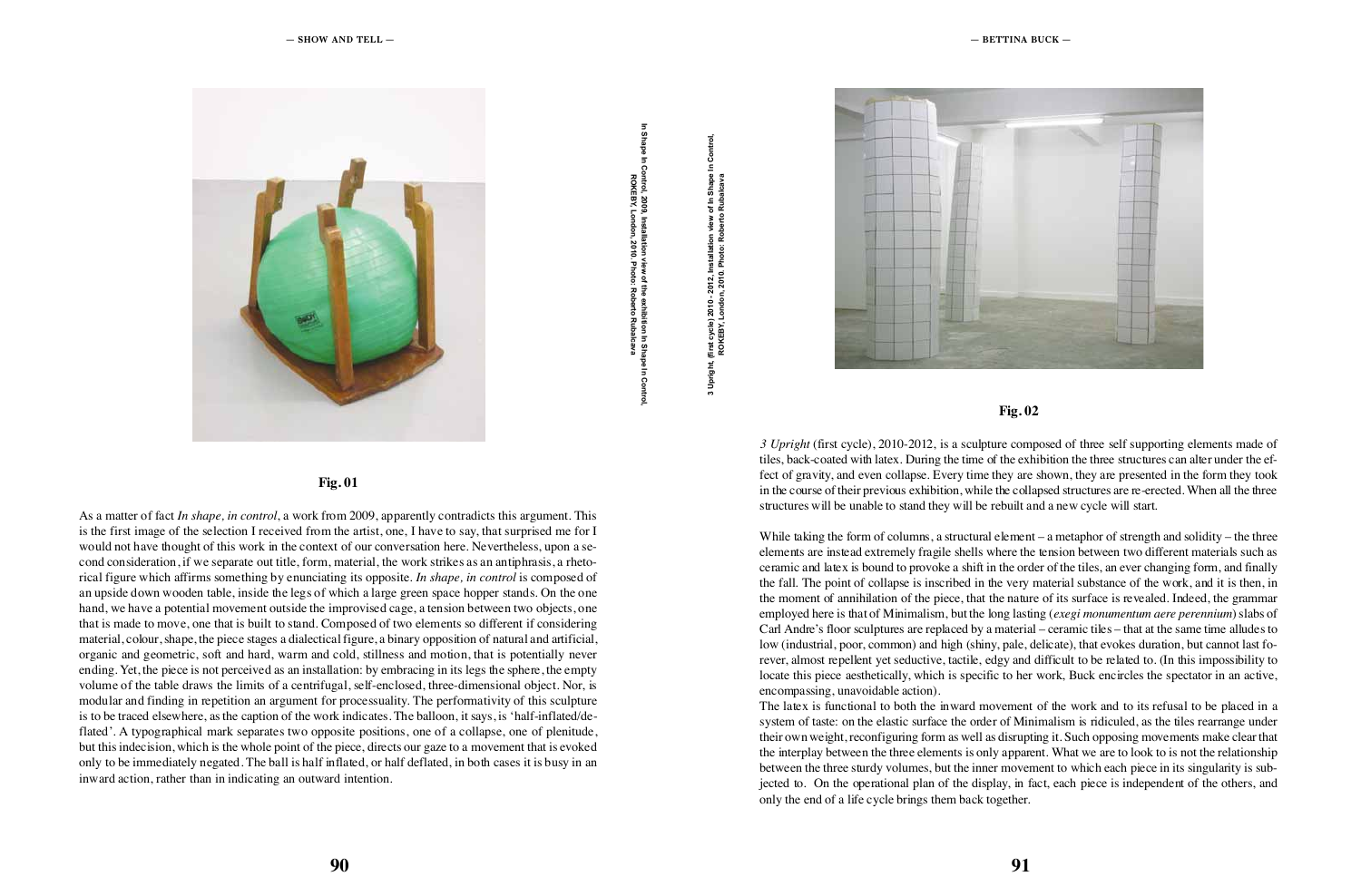

**Fig. 03**

*Wall*, 2009, is a foam-filled cavity between an existing wall in the exhibition space and a newly built wall in front of it. Presented in a group show, or one could better say, hiding in a group show, the newly built wall operates as part of this work and as an actual 'real' wall in the exhibition space used for another artist's work. This piece, that Bettina Buck sees in relationship to *Falling Gallery Surface in Plastic*, rea lised two years later, as they both relate to the specificity of the site of exhibition, stands in an interesting relationship also with *3 Upright*, when taking in consideration how it behaves with the spectator. In that work the impossibility of a judgement of taste was the consequence of the interplay between two systems of taste, whereas the difficulty to relate with the piece is in its location, in its similar, yet different, in betweenness. It is again the material that informs the piece and our perception of it: the wall – as the co lumn – is a structural, solid, flat, self supporting vertical element. The foam filling the void between the two surfaces is soft and flexible, tactile and elusive, and cannot stand on its feet without a support. It seems to counteract the architecture of the piece. Yet, in its intrusiveness, it fills the gap so perfectly that the void is perceived as plenitude. We can look at the piece from two points of view, yet each excludes the other. Either we consider the surface, or we look at the side. If we choose the first option, we choose to see its elusiveness. If the second prevails, we decide to look at the apparent tension between its three constitutive elements. In both cases, there is the hint of a resilient action going on as constitutive part of the work,; as something that goes on without us noticing it. **EXECUTE:**<br> **EXECUTE:**<br> **EXECUTE:**<br> **EXECUTE:**<br> **EXECUTE:**<br> **EXECUTE:**<br> **EXECUTE:**<br> **EXECUTE:**<br> **EXECUTE:**<br> **EXECUTE:**<br> **EXECUTE:**<br> **EXECUTE:**<br> **EXECUTE:**<br> **EXECUTE:**<br> **EXECUTE:**<br> **EXECUTE:**<br> **EXECUTE:**<br> **EXECUTE:**<br> **EXEC** 

t om Machine Arthurium view, Machine 11<br>March 5 – April 2014 y Opuani, Norway, Zuus-Iu. Photo: Marku



## **Fig. 04**

*Falling Galley Surface in Plastic*, as it was presented in 2011, consisted of 172 m2 heavy duty, transparent plastic. The piece changes according to the measure of the gallery, and represents the entire surface of the exhibition space, squashed between ceiling beams. (I should say that I am using the verbs that Bettina Buck herself uses to describe a piece. When she says that *Wall* is a filled cavity, she points our attention to the void as constitutive of the piece, when she says that the plastic is squashed, she evokes an exertion and points at the 'objectness' of the piece). This piece is occupying an eccentric position for it is not the floor, the horizontal dimension of the sculpture, or the wall, the vertical plan advocating for painting, that the work employs, nor the tension between them, the corner – the place of debate of modern art – but the ceiling. A space that we block out of our view when we look at an exhibition. However, there, an action takes place and the piece exists until weight and gravity are in balance. We can assume that in the course of the exhibition this piece will change shape, and that the more it will unravel, and therefore de stroy its original form, the more it will become visible. This piece, as almost all of Buck's, actually stems from two opposite forces, the piece exists in the attempt to maintain form and anti-form in balance. This constant effort, is what we perceive as performance.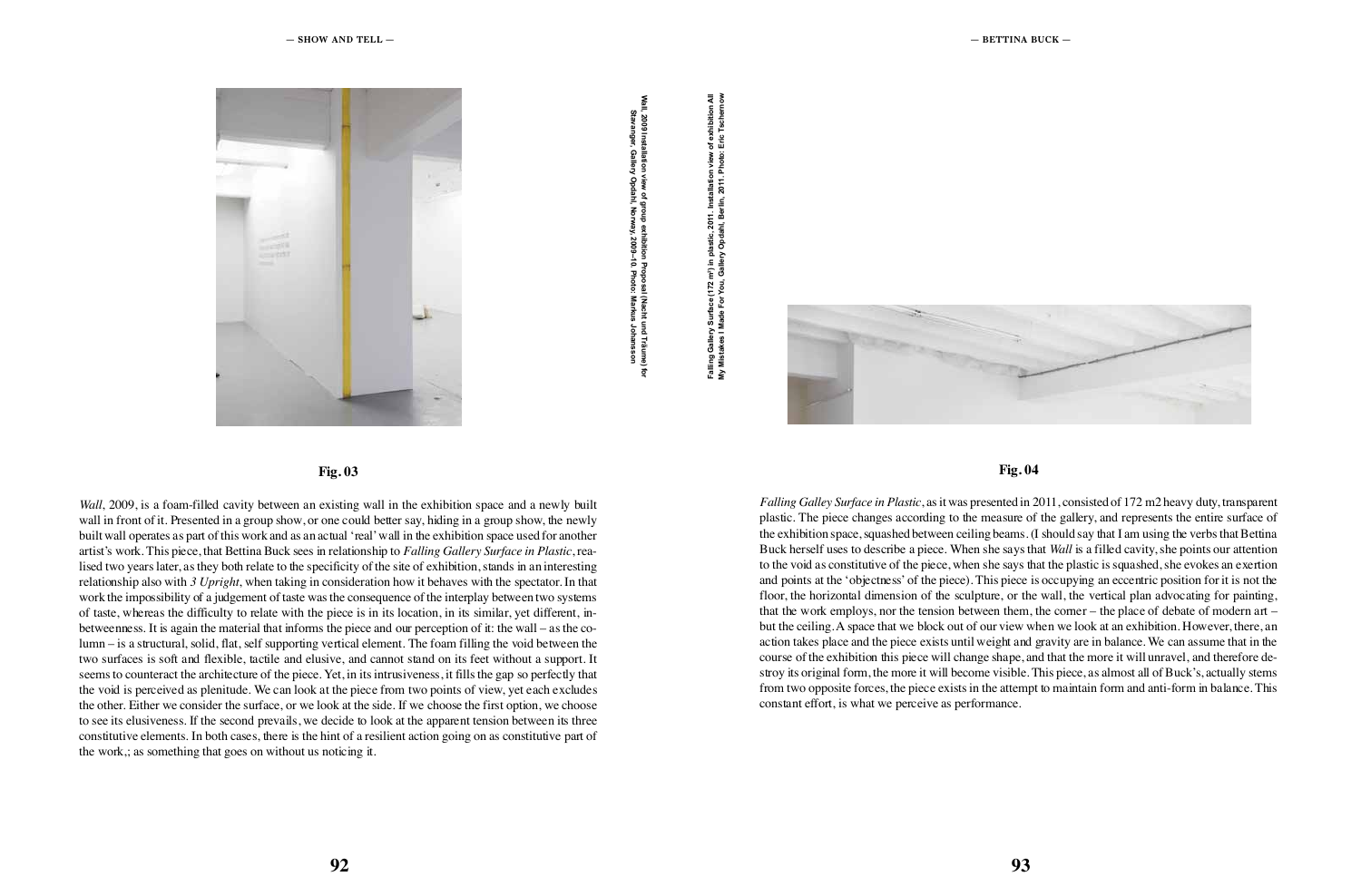

. Installation view of exhibition interlude, Galiery Opdani. , 1934, The Museum of Museum Art, New Art, New Art, New Art, New Art, New Art, New Art, New Art, New Art, New Art, New Art, New Art, New Art, New Art, New Art, New Art, New Art, New Art, New Art, New Art, New Art, New Art,

oving), Zui Z. Installation view of exhibition Bettina Buck<br>. , 1934, Frank, RONEB 1, London, 2012



#### **Fig. 05**

Even if the photograph of *Object (proving)*, 2012, was sent by Bettina as a sort of afterward, it might make sense to move it here, and to consider it right after *Pressed foam*, intuitively. Here though, the piece is modelled by the artist, not just resulting from the assembling of elements distant for nature, form, co lour, weight. A large parallelepiped has been carefully shaped by the (untrained) artist, then put in a car and driven from London to Berlin where a kiln large enough to cook the piece was awaiting, before being finally – surviving the fire, which could as well have destroyed as well freezing it in its final form – driven back to London by the artist (who, one must say, was behind the wheel for both trips, thus making the journey part of the work, possibly). The caption gives us two dimensions: unfired  $80 \times 83 \times$ 19 cm, dried and fired 75 x78 x 17 cm, the gap measures the action undertaken by the object, it traces the process that brought it in front of our eyes, marks its changes through time. The final piece rests on a steel structure. (A biographical note of sorts: as I saw it, this piece reminded me of a work from many years ago to which I am attached, and which I always wished to possess.). The attraction to the *informe* – a category explored by Rosalind Krauss and Yves-Alain Bois in a seminal exhibition, which could be addressed as an attitude common to otherwise very distant practices in 20th century art – which is a si gnificant trait of Buck's work, is to be registered in *Object* not in the material *per se* (foam, soft plastic, acrylic wool, polyester) but in the behavior of clay, when it is subjected to heath. In times of post pro duction, it wouldn't otherwise make any sense to ask an expert ceramist to make her piece, but for the opportunity that this would offer the artist to experiment in first person - and to make this experience vi sible through the final form that the piece would have taken; the fight that matter undertakes to exist, its precarious presence, its inner tension: an epiphany balancing form and its destruction. **EXECUTIVE CONTINUES AND CONTINUES INTO A CONTINUES AND CONTINUES AND CONTINUES AND CONTINUES AND CONTINUES ARE CONTINUES AND CONTINUES ARE CONTINUES AND CONTINUES ARE CONTINUES AND CONTINUES ARE CONTINUES AND CONTINUES A** 

*Pressed Foam*, 2012, is a very similar piece in the way in which it brings to form tension, by the effect of piling three elements: a 400 kg slate-stone, 3 layers of 0,5 cm foam, on a wooden 64 x 120 x 80 cm pallet. The force operated by the weight of the stone is made visible by a gentle curve, an indent on the soft and velvety surface of the foam. The whole construction seems to be justified by the wish to make a verb visible. To press. Yet, I see a diversion betweenthese two works. *Falling surface* evokes sculpture as process: the work exists as a reification of time as agent of change. In *Pressed Foam* time is a immanent presence. There we have impermanence, and sculpture as a possibility in balance, here instead gravity, a statement, a presence. They express two different modes of performance and ulti mately two attitudes towards time.

## **Fig. 06**